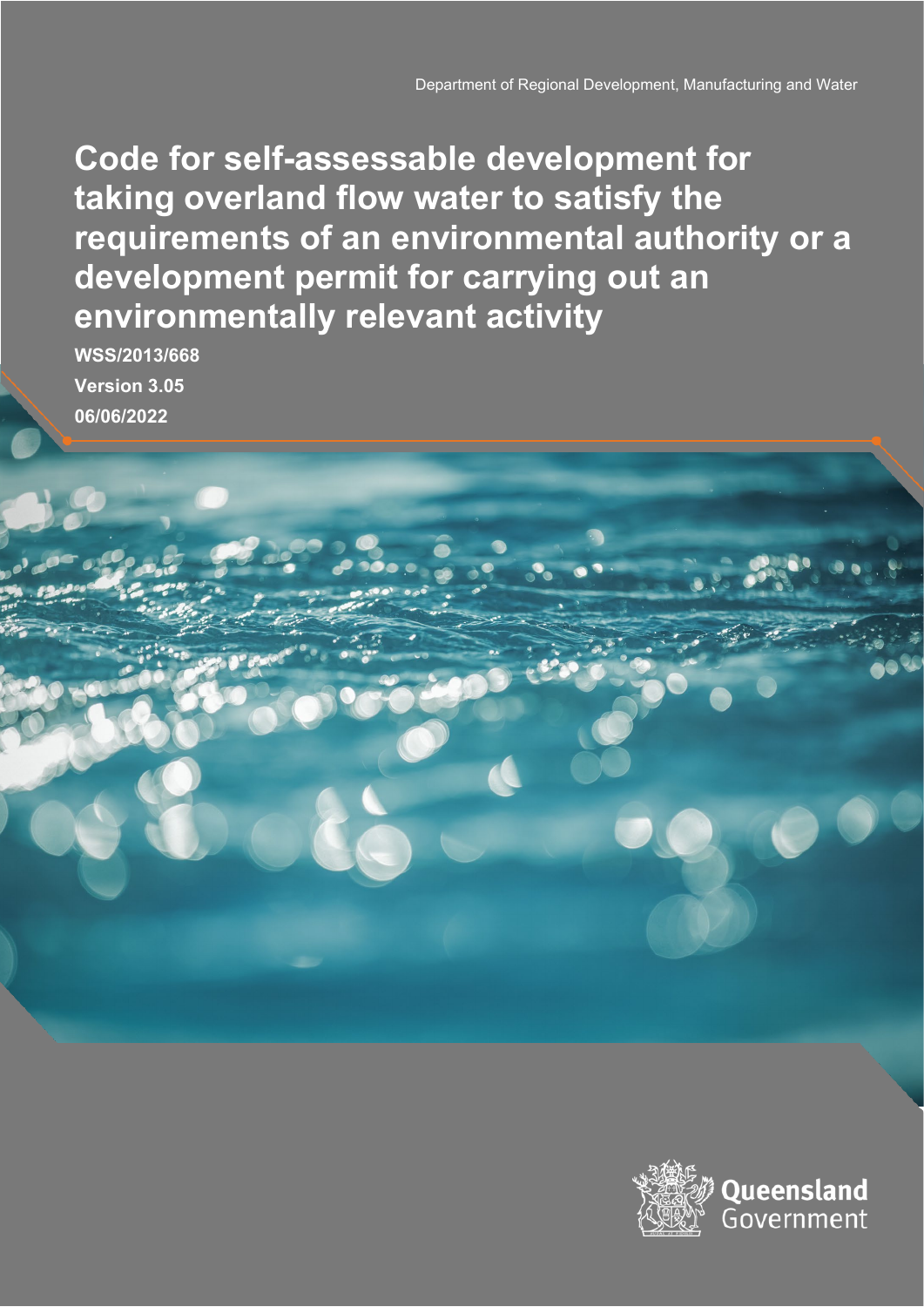Department of Regional Development, Manufacturing and Water

Code for self-assessable development for taking overland flow water to satisfy the requirements of an environmental authority or a development permit for carrying out an environmentally relevant activity

This publication has been compiled by Water Management, Department of Regional Development, Manufacturing and Water.

© State of Queensland, 2022

The Queensland Government supports and encourages the dissemination and exchange of its information. The copyright in this publication is licensed under a Creative Commons Attribution 4.0 International (CC BY 4.0) licence.



Under this licence you are free, without having to seek our permission, to use this publication in accordance with the licence terms. You must keep intact the copyright notice and attribute the State of Queensland as the source of the publication.

Note: Some content in this publication may have different licence terms as indicated.

For more information on this licence, visit https://creativecommons.org/licenses/by/4.0/.

The information contained herein is subject to change without notice. The Queensland Government shall not be liable for technical or other errors or omissions contained herein. The reader/user accepts all risks and responsibility for losses, damages, costs and other consequences resulting directly or indirectly from using this information.

#### **Interpreter statement**:

The Queensland Government is committed to providing accessible services to Queenslanders from all culturally and linguistically diverse backgrounds. If you have difficulty in understanding this document, you can contact us within Australia on 13QGOV (13 74 68) and we will arrange an interpreter to effectively communicate the report to you.



Version 3.05 last updated 6/06/2022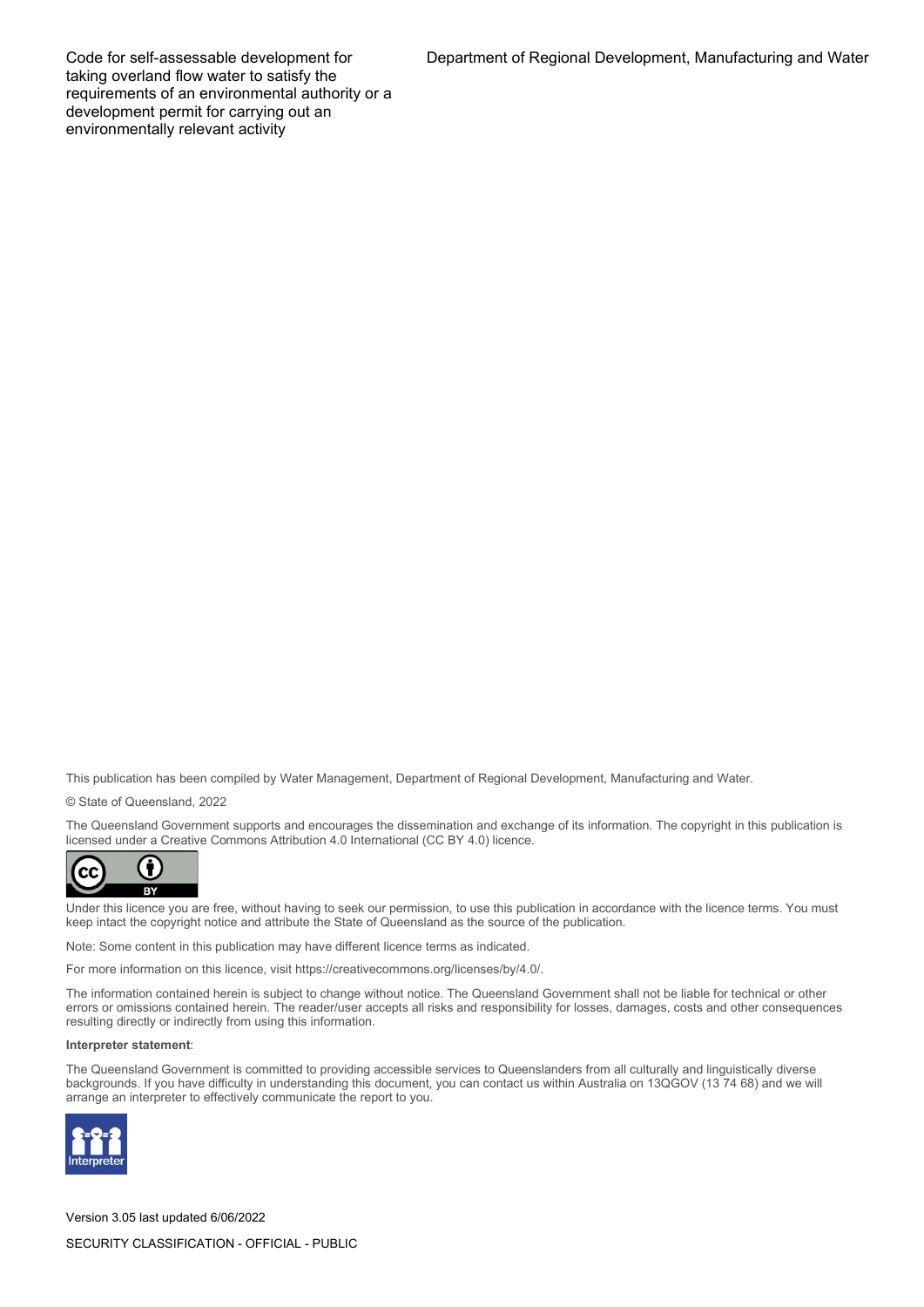# **Contents**

| 1.0 |                                                                                                           |  |
|-----|-----------------------------------------------------------------------------------------------------------|--|
| 2.0 |                                                                                                           |  |
| 3.0 |                                                                                                           |  |
| 4.0 |                                                                                                           |  |
| 4.1 |                                                                                                           |  |
| 4.2 | Notification of works (geothermal activity, mining activity, greenhouse gas storage activity or petroleum |  |
| 4.3 |                                                                                                           |  |
| 4.4 |                                                                                                           |  |
| 4.5 |                                                                                                           |  |
| 5.0 |                                                                                                           |  |
| 6.0 |                                                                                                           |  |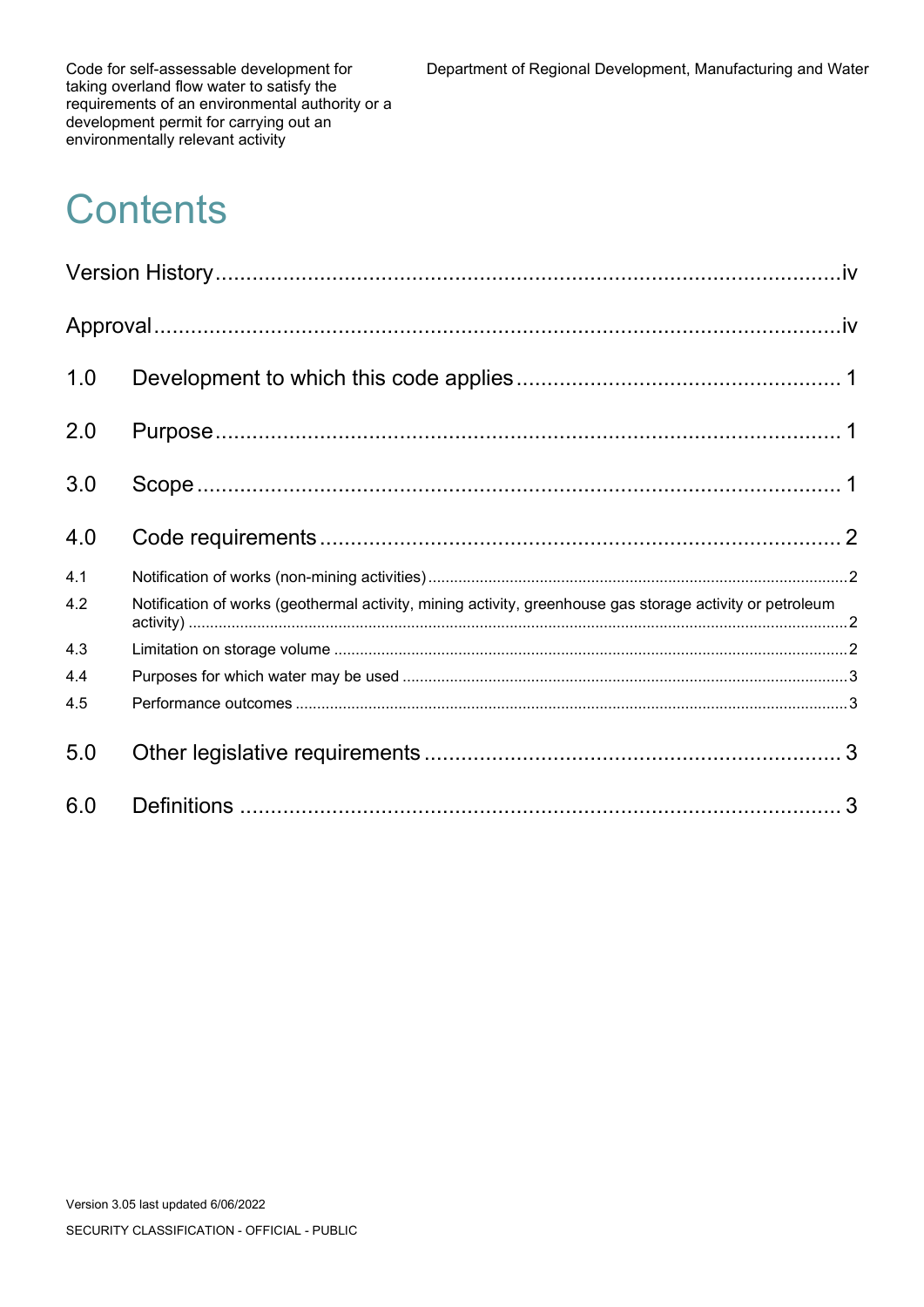## <span id="page-3-0"></span>Version History

| <b>Version</b> | <b>Date</b> | <b>Comments</b>                                                                                                                                                                                                                                                                                 |
|----------------|-------------|-------------------------------------------------------------------------------------------------------------------------------------------------------------------------------------------------------------------------------------------------------------------------------------------------|
| 1.00           | 07/08/2007  | <b>New</b>                                                                                                                                                                                                                                                                                      |
| 1.01           | 07/07/2008  | Update metadata (to current, digital)                                                                                                                                                                                                                                                           |
| 2.00           | 05/08/2010  | Make changes associated with change from the Integrated Planning Act 1997<br>to the Sustainable Planning Act 2009, change departmental name from<br>Departmental Natural Resources and Water to QLD Department Environment<br>and Resource Management, and ensure consistency with other codes. |
| 3.00           | 26/07/2011  | Amendments include: some references to wild rivers declaration removed,<br>minor update to Executive summary and ensure that legislative references are<br>correct.                                                                                                                             |
| 3.01           | 28/02/2014  | Updated departmental references. Inserted geothermal activity for the<br>purposes of environmentally relevant activities and the Environmental<br>Protection Act 1994. Amended responsibilities and definitions sections.<br>Policy ID number changed from WAM/2007/3195 to WSS/2013/668.       |
| 3.02           | 01/07/2016  | Updated departmental template.                                                                                                                                                                                                                                                                  |
| 3.03           | 06/12/2016  | Section references updated to be consistent with changes from the Water<br>Reform and Other Amendment Act 2014                                                                                                                                                                                  |
| 3.04           | 03/07/2017  | Amendments associated with implementation of the Planning Act 2016<br>(replaced Sustainable Planning Act 2009 on 3 July 2017).                                                                                                                                                                  |
| 3.05           | 06/06/2022  | Update departmental branding and template.                                                                                                                                                                                                                                                      |

# <span id="page-3-1"></span>Approval

| <b>Position</b>                      | Name       | Date <sup>1</sup> |
|--------------------------------------|------------|-------------------|
| Director, Divisional Support (Water) | lan Gordon | 06/06/2022        |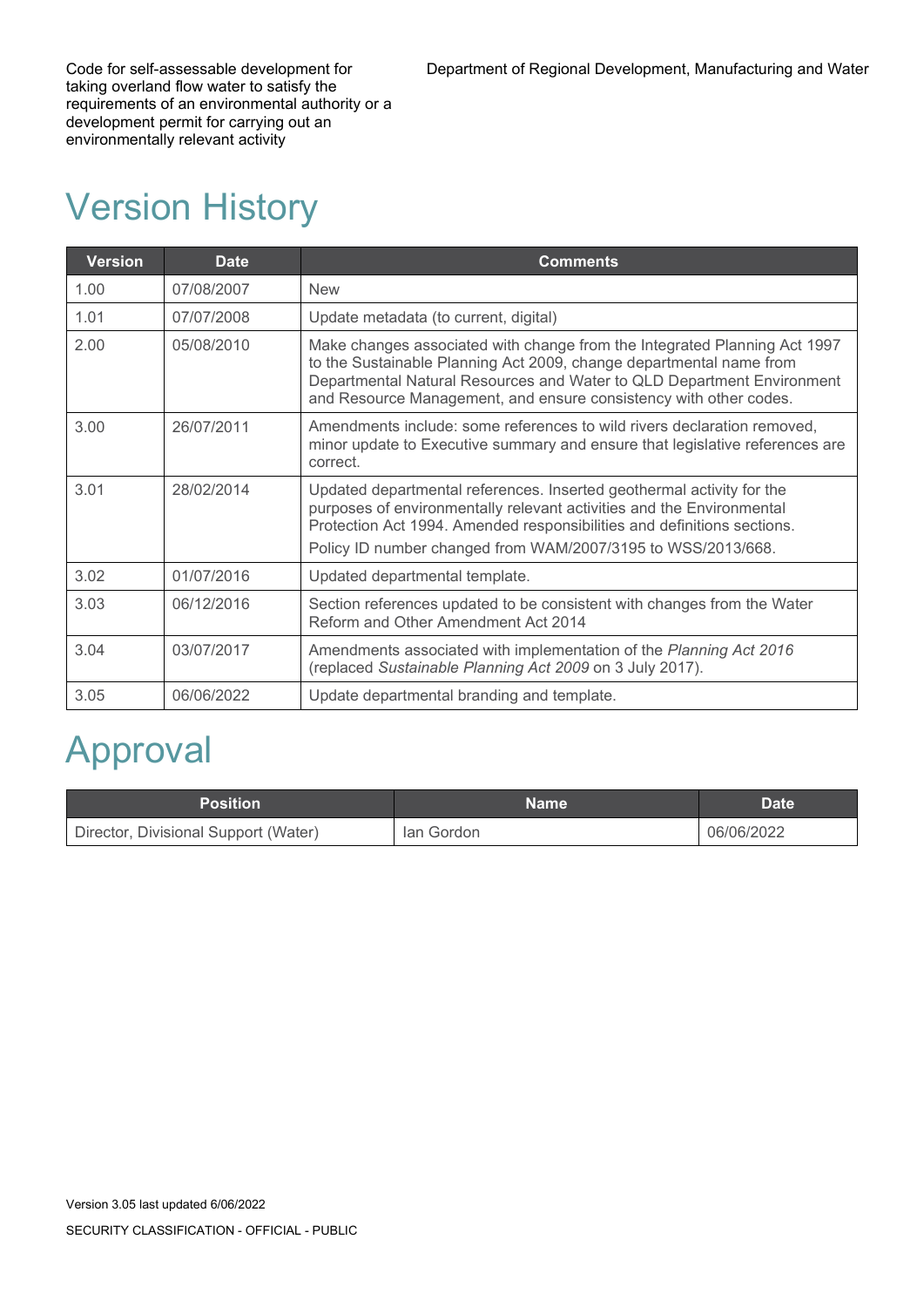## <span id="page-4-0"></span>1.0 Development to which this code applies

This code applies only to operational works necessary to take overland flow water that may be contaminated as a result of operations carried out under the authority of an environmental authority or a development permit for carrying out an Environmentally Relevant Activity (ERA).

This code applies where the operational works for the taking of overland flow water are identified as selfassessable development in a water plan, or the Water Regulation 2016 (Water Regulation).

For the purposes of the *Planning Act 2016* (Planning Act), development in accordance with this code is considered accepted development.

An environmental authority or development permit for carrying out an ERA must be held before construction of works under this code may commence.

# <span id="page-4-1"></span>2.0 Purpose

The purpose of this code is to ensure that operational works that take overland flow water to satisfy the requirements of an environmental authority or a development permit for carrying out an ERA will be:

- consistent with the purposes of the applicable water plan and the Water Regulation
- constructed to, as far as practicable, minimise impact of the works on overland flow water with regard to neighbouring properties, the environment and users of overland flow water in lower parts of the catchment
- consistent with a person's authority to take overland flow water.

## <span id="page-4-2"></span>3.0 Scope

The take of overland flow water must not be more than the amount necessary to satisfy the requirements of:

- a. an environmental authority for a geothermal activity, a mining activity, greenhouse gas storage activity or petroleum activity issued under the *Environmental Protection Act 1994*, or
- b. a development permit for carrying out an ERA, other than a geothermal activity, a mining activity, greenhouse gas storage activity or petroleum activity, under the *Environmental Protection Act 1994*.

Operational works that take overland flow water include:

- a. storages, sumps, drains, embankments, channels, pipes and pumps for taking, or that can be used for taking, overland flow water
- b. storages that are connected to the works mentioned in paragraph (a)
- c. works that make, or that can be used to make, the original connection between the storages mentioned in paragraph (b) and the works mentioned in paragraph (a).

This code does not apply to:

- overland flow works where the storage associated with the works is of a greater volume than the maximum volume specified in, or necessarily required by, the relevant environmental authority or development permit for an ERA.
- overland flow works that take tail water or contaminated agricultural runoff. Please note that contaminated agricultural runoff does not include contaminated overland flow water that results from the operation of an ERA.

Version 3.05 last updated 6/06/2022 2000 1 2000 1 2000 1 2000 1 2000 1 2000 1 2000 1 2000 1 2000 1 2000 1 2000 1 2000 1 2000 1 2000 1 2000 1 2000 1 2000 1 2000 1 2000 1 2000 1 2000 1 2000 1 2000 1 2000 1 2000 1 2000 1 2000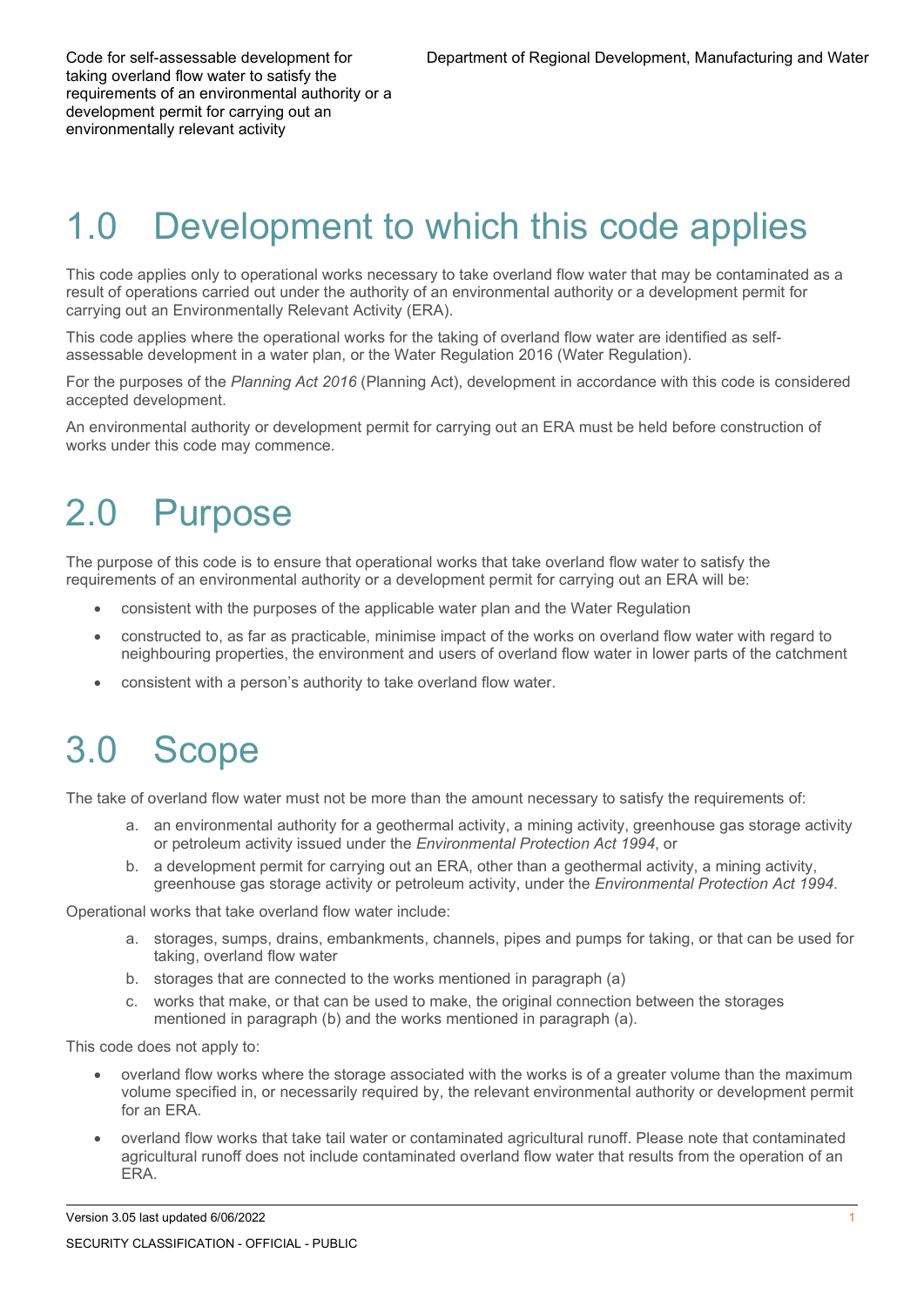# <span id="page-5-0"></span>4.0 Code requirements

## <span id="page-5-1"></span>4.1 Notification of works (non-mining activities)

The holder of a development permit for an ERA must notify the local department office of the location and capacity of works constructed under this code within 60 business days of completion of construction of the works.

The notification of works under this section must consist of a:

- completed copy of the Notification form for self-assessable works to take overland flow water for an environmentally relevant activity (form W2F083) available on the Business Queensland website at [www.business.qld.gov.au](http://www.business.qld.gov.au/)
- copy of the relevant development permit for an ERA.

#### <span id="page-5-2"></span>4.2 Notification of works (geothermal activity, mining activity, greenhouse gas storage activity or petroleum activity)

The holder of an environmental authority (a geothermal activity, a mining activity, greenhouse gas storage activity or petroleum activity) must notify the local departmental office of the location and capacity of the first works constructed under this code within 60 business days of completion of construction of the work.

The first notification under (a) must also include the approximate location and capacity of works intended to be constructed under this code in the following 12 months.

At the first and subsequent anniversaries of the first notification, the holder of the environmental authority must notify the department of:

- works that were constructed under this code in the 12 months since the last notification
- the approximate location and capacity of proposed works that the holder of the environmental authority intends to construct under this code over the next 12 months.

Notification of works under this section must consist of a:

- completed copy of the Notification form for self-assessable works to take overland flow water for an environmentally relevant activity (form W2F083) available on the Business Queensland website at [www.business.qld.gov.au](http://www.business.qld.gov.au/)
- copy of the approved environmental authority for the mining activity, greenhouse gas storage activity or petroleum activity.

#### <span id="page-5-3"></span>4.3 Limitation on storage volume

Works constructed under this code must not take more overland flow water than the amount necessary to satisfy a requirement of an environmental authority or development permit for carrying out an ERA.

For example, where it is the requirement of an environmental authority or a development permit for an ERA to contain a minimum of 10 megalitres of contaminated runoff water on the site, the capacity of the associated overland flow works must be in accordance with this requirement.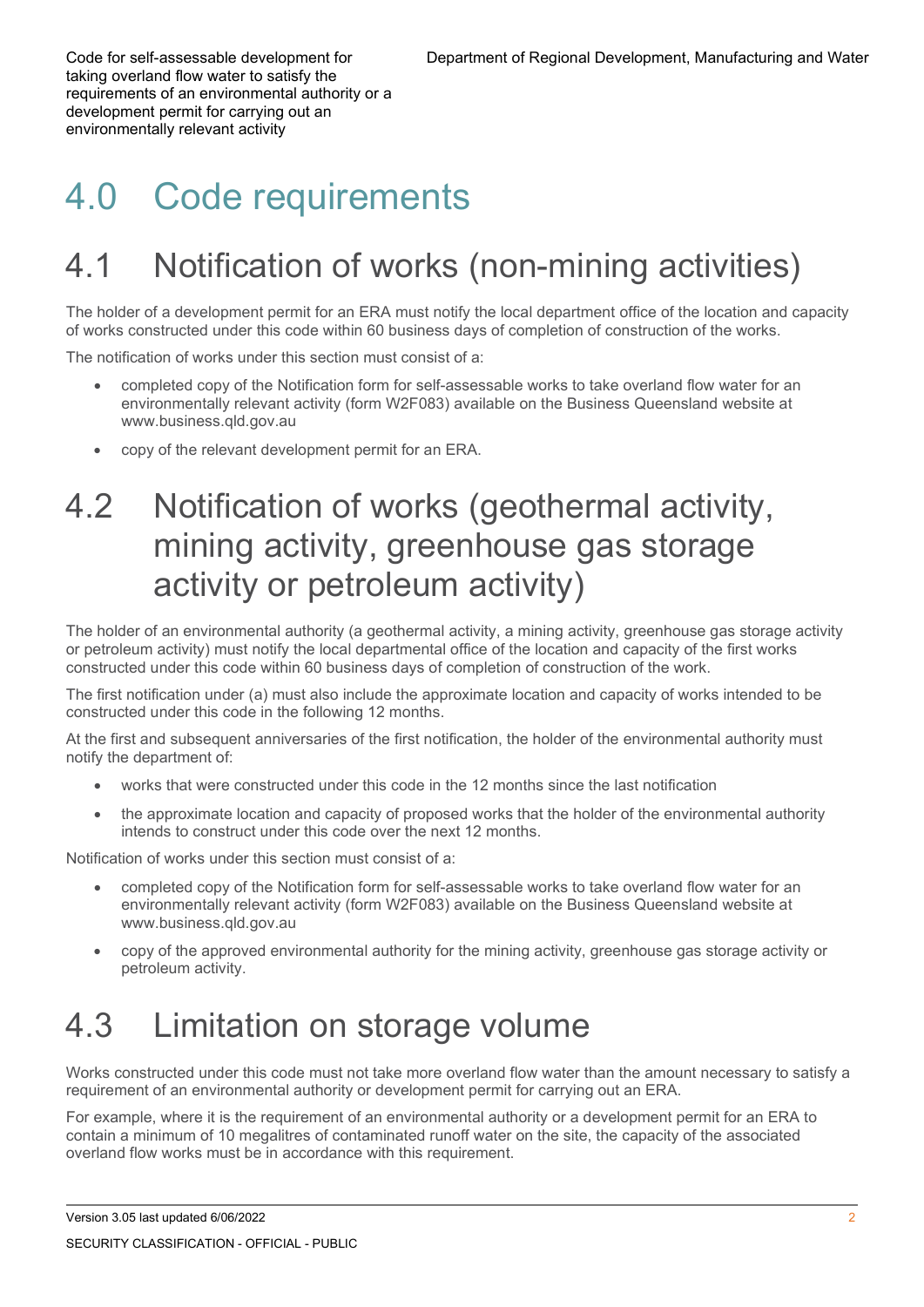### <span id="page-6-0"></span>4.4 Purposes for which water may be used

Overland flow water that is being taken, using works constructed in accordance with this code, may be used for any purpose.

For example, where water is taken in mining related sediment control works, this water could then be used for dust suppression or other mine related purposes.

### <span id="page-6-1"></span>4.5 Performance outcomes

Table 1 below specifies the performance outcomes that must be satisfied. The performance outcomes of the code will be satisfied if the acceptable outcomes are adopted.

**Table 1 – Performance outcomes and acceptable outcomes**

| <b>Performance outcomes</b>                                                         |           | <b>Acceptable outcomes</b>                                                                                                                                                                                                                           |
|-------------------------------------------------------------------------------------|-----------|------------------------------------------------------------------------------------------------------------------------------------------------------------------------------------------------------------------------------------------------------|
| Physical impacts of overland flow works<br>on neighbouring properties are minimised | $\bullet$ | The overland flow works are contained within land subject to the<br>ERA.                                                                                                                                                                             |
|                                                                                     |           | At full supply level the area inundated is contained within the<br>property boundaries.                                                                                                                                                              |
|                                                                                     |           | Any bywash resulting from the overland flow works, and any<br>water diverted away from contaminated areas, exits the property<br>as close as practicable to the same location as which it exited<br>the property prior to construction of the works. |

### <span id="page-6-2"></span>5.0 Other legislative requirements

A person constructing works that take overland flow water under this code must also ensure they comply with any other relevant state and federal laws.

# <span id="page-6-3"></span>6.0 Definitions

An **activity** is an agricultural ERA if defined by section 75 of the *Environmental Protection Act 1994*.

**Bywash** means water that is diverted from a dam or reservoir and is usually associated with a pipe or other structure to prevent uncontrolled overtopping.

**Environmental authority** means an environmental authority under chapter 5 of the *Environmental Protection Act 1994* for:

- a geothermal activity
- a greenhouse gas storage activity
- a mining activity
- a petroleum activity.

**Environmental authority holder** means the holder of an environmental authority under chapter 5 of the *Environmental Protection Act 1994*.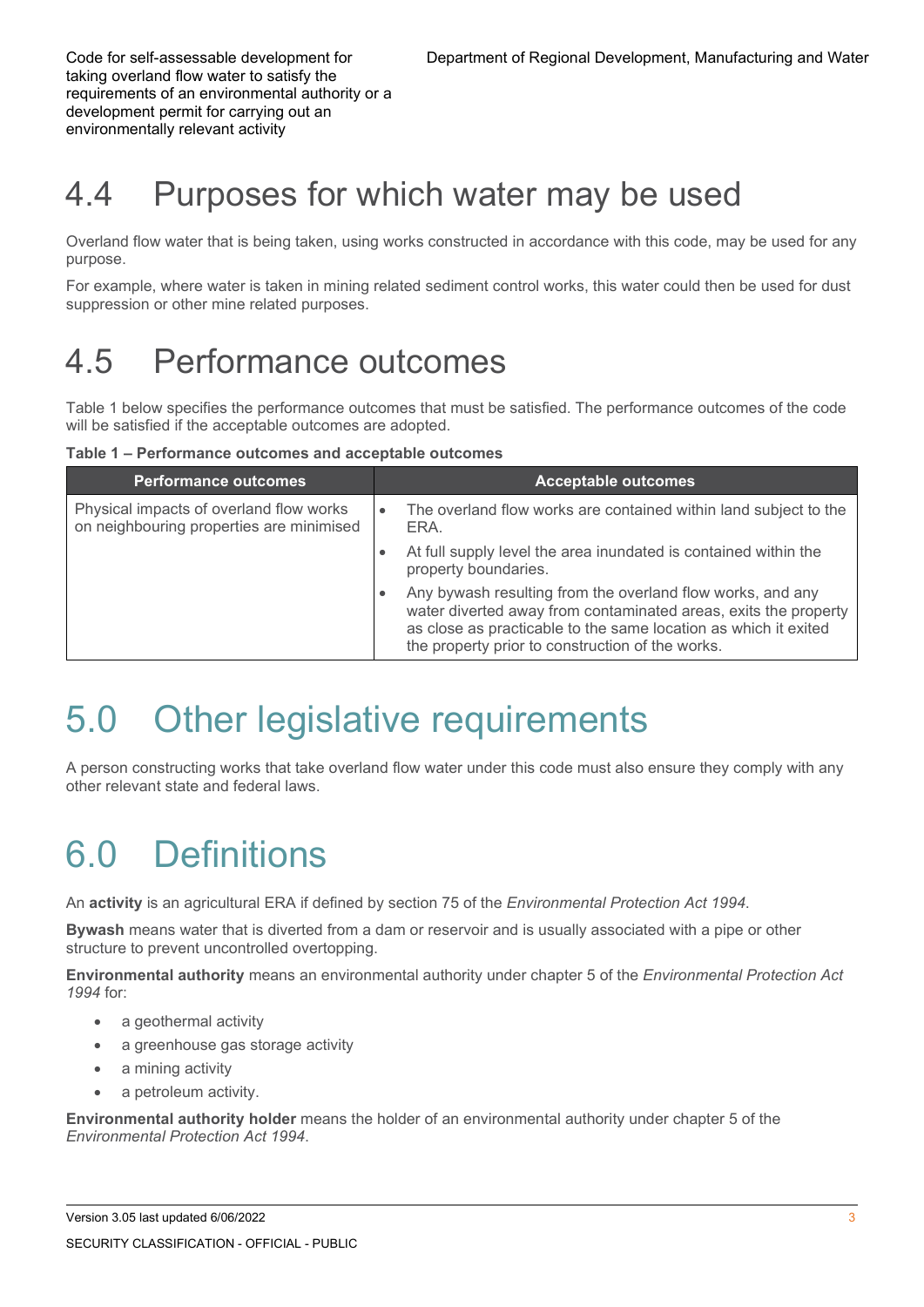**Environmentally relevant activity** or ERA means an activity prescribed under section 18 of the *Environmental Protection Act 1994* and includes:

- an agricultural ERA
- a geothermal activity greenhouse gas storage activity
- a mining activity
- a petroleum activity
- another activity prescribed under section 19 of the *Environmental Protection Act 1994* as an environmentally relevant activity.

**Overland flow water** is defined in the *Water Act 2000*.